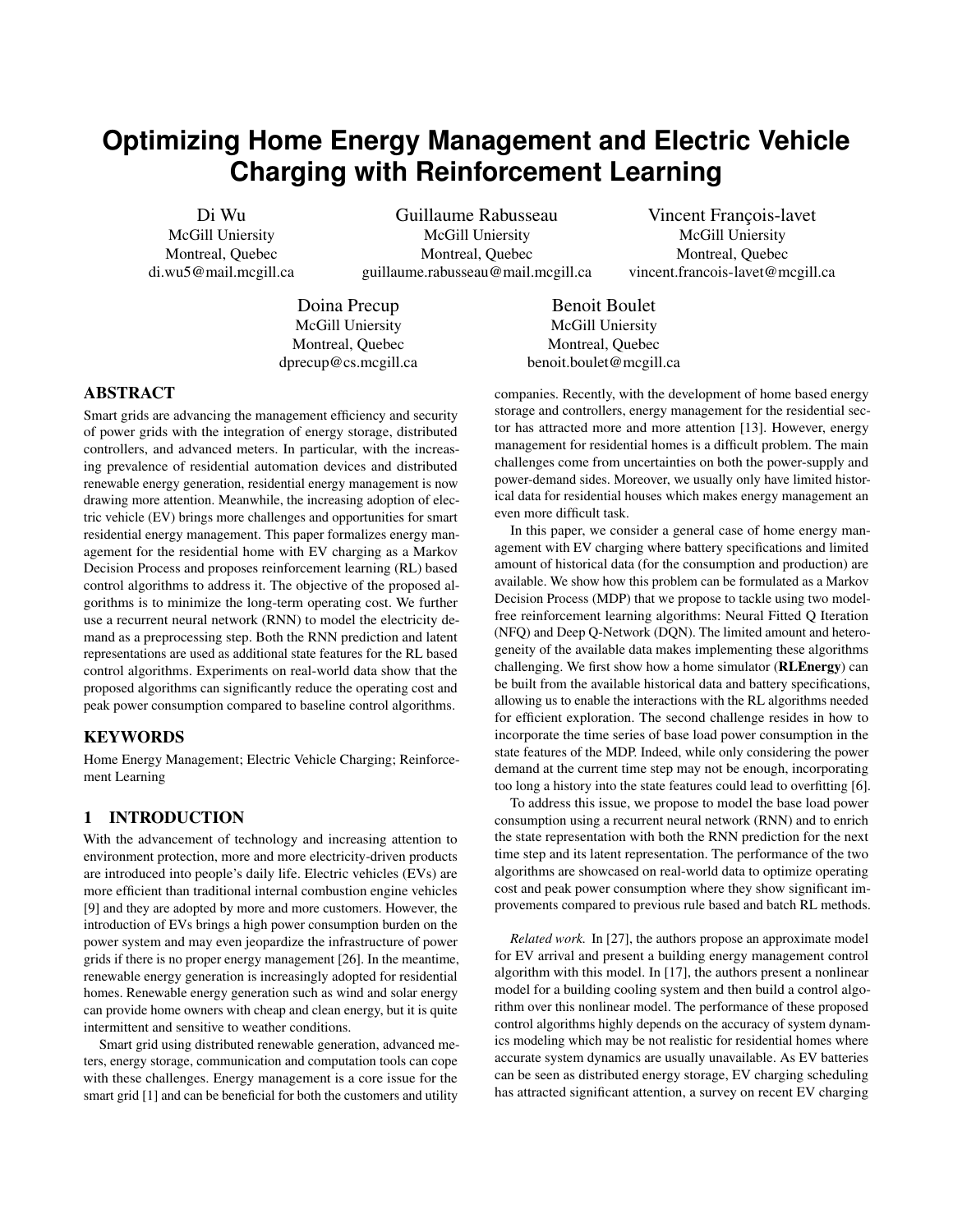control strategies is presented [\[25\]](#page-7-7). In [\[14\]](#page-7-8), the authors showed that with proper management, EV batteries can help stabilize the power grid and support large scale renewable energy adoption.

Reinforcement learning based control algorithms for smart grid are discussed in some recent papers. In [\[7\]](#page-7-9), the authors propose a DQN based control strategy for storage devices in a microgrid. In [\[2\]](#page-7-10), the authors propose to use Fitted Q-Iteration (FQI) to deal with smart home energy management. In [\[3,](#page-7-11) [24\]](#page-7-12), total power consumption of EV charging fleet is learned by a batch reinforcement learning (BRL) algorithm and single EV charging is then scheduled with linear programming. To the best of our knowledge, there is no previous work studying the home energy management system (EMS) integrated with EV charging in one reinforcement learning framework.

Deep reinforcement learning (Deep RL) algorithms exhibit strong generalization capabilities in problems with complex state space. They have for example shown successful applications in problems with very large number of states such as playing Atari, Go games and other complex control tasks [\[15,](#page-7-13) [18,](#page-7-14) [19\]](#page-7-15). With the development of distributed monitors and controllers, smart homes control tasks have very complex state spaces. Deep RL algorithms, for their generalization abilities and strong representation power, could be promising candidates for home energy management where a large amount of features can be used. In this paper, we aim to investigate the performance of Deep RL algorithm (DQN) and NFQ on home energy management integrated with EV charging.

*Contributions and outline.* In this paper, we propose two RL based control algorithms to handle both the interactions with the power grid and EV charging scheduling in one unified RL framework. Our main contributions can be summarized as follows: 1) We propose an approach that can model smart home energy management with EV charging as a Markov decision process (MDP) [\[22\]](#page-7-16). 2) We tackle it with two model-free reinforcement learning algorithms: NFQ, DQN, and we investigate their performance on reducing operating cost and peak power consumption with real-world data.

After introducing relevant technical background in Section [2,](#page-1-0) the main components of smart home systems are introduced in Section [3.](#page-1-1) In Section [4,](#page-2-0) we show that energy management in smart homes can be formalized as an MDP and we propose two model-free RL based control algorithms to address it. Section [5](#page-5-0) presents the experimental results with houses where only some historical data and battery specifications are available. Finally, Section [6](#page-6-0) concludes the paper.

### <span id="page-1-0"></span>2 BACKGROUND

#### 2.1 Markov Decision Process

Home EMS can be seen as a sequential decision problem and can be modeled using a Markov Decision Process. An MDP is a tuple  $\langle S, A, T, R, \gamma \rangle$ , where:

- $S$  is a finite set of the states;
- A is a finite set of possible actions;
- $T : S \times A \times S \rightarrow [0, 1]$  is the transition probability from state to state  $s_{t+1}$  when an action  $a_t$  is taken.<br> $S \times A \longrightarrow \mathbb{R}$  is the reward function i.e.  $B$
- $R: S \times A \rightarrow \mathbb{R}$  is the reward function, i.e.  $R(s, a)$  is the reward received by the agent when taking action a in state s.
- *γ* is the discount factor  $\gamma \in [0, 1)$

Solving an MDP means finding an optimal policy  $\pi : S \to A$  maximizing the long-term cumulative reward  $G_t$  as shown in Equation [1.](#page-1-2)

<span id="page-1-2"></span>
$$
G_t = \mathbb{E}[\sum_{j=1}^{\infty} Y^{j-1} R_{t+j}]
$$
 (1)

#### 2.2 Batch Reinforcement Learning

Reinforcement learning can be used to solve an MDP when little or no knowledge of the system dynamics is available. In batch reinforcement learning (BRL), the data collection and the learning process are decoupled and the control policy is learned from a set of learning experiences built from a set of historical data [\[5\]](#page-7-17). The main objective of BRL is to learn the best control policy given the existing batch of learning experiences.

Neural Fitted Q Iteration [\[23\]](#page-7-18) is one of the most popular BRL algorithms. NFQ converts the learning from interactions paradigm to a series of supervised learning processes. There are mainly three phases for NFQ: exploration phase, training phase, and execution phase. In the exploration phase, a batch of transition samples  $F =$  $\{(s_t, a_t, r_t, s_{t+1})|t = 1, \ldots, T\}$  are gathered. In the training phase, a training set  $D^h$  is built with E iteratively; it associates turles (c, a) training set  $D_t^h$  is built with F iteratively: it associates tuples (s, a) with estimated Q values  $\overline{q}_{h,a}^h$ . For each iteration h, the Q value  $(\overline{q}_{h,a}^h)$  for state action pair (s, a) is undated. A neural network is used to for state action pair  $(s, a)$  is updated. A neural network is used to approximate the O value function on  $D^h$ . In the execution phase, the approximate the Q value function on  $D_t^h$ . In the execution phase, the policy learned in the training phase is applied policy learned in the training phase is applied.

### 2.3 Deep Q Network

Reinforcement learning is known to be unstable when a nonlinear function such as neural networks is used as function approximator. There are several reasons for this: the sequence of observations for reinforcement learning are correlated and the data distribution will change during the learning process. This violates the assumption that the data should be independently and identically distributed. NFQ tackles instability issues by learning the function approximator using hundreds of iterations. However this method is inefficient for large neural networks. Another potential reason for instability is the extrapolation abilities of neural networks. The contraction mapping property of the Bellman operator is not enough to guarantee convergence and one can have instabilities [\[8\]](#page-7-19).

Deep Q network (DQN) proposed in [\[18,](#page-7-14) [19\]](#page-7-15), has successfully overcome the aforementioned challenges on combing deep learning with reinforcement learning framework. DQN uses a deep neural network to approximate the Q-value function and uses two techniques to tackle instability issues. It uses experience replay [\[16\]](#page-7-20) and a target network to reduce the correlations in the sequence observations and smooth the data distribution changes. In DQN, the Q value function  $Q(s, a; \theta)$  is approximated by a deep neural network with parameters  $\theta$ . In the learning process, the Q-learning updates are based on a mini-batch of experiences  $(s_t, a_t, r_t, s_{t+1})$ . This mini-batch is drawn<br>uniformly at random from the pool of stored transition samples  $\frac{1}{2}$ , and  $\frac{1}{2}$  are  $\frac{1}{2}$  and  $\frac{1}{2}$  and  $\frac{1}{2}$  and  $\frac{1}{2}$  and  $\frac{1}{2}$  and  $\frac{1}{2}$  and  $\frac{1}{2}$  and  $\frac{1}{2}$  and  $\frac{1}{2}$  and  $\frac{1}{2}$  and  $\frac{1}{2}$  and  $\frac{1}{2}$  and  $\frac{1}{2}$  and  $\frac{1}{2}$ 

### <span id="page-1-1"></span>3 SMART HOME COMPONENTS

Figure [1](#page-2-1) shows five main components of the smart home discussed in this paper. These components are: home energy management system, renewable energy generation, power grid, home based battery storage, and power demand including base load power consumption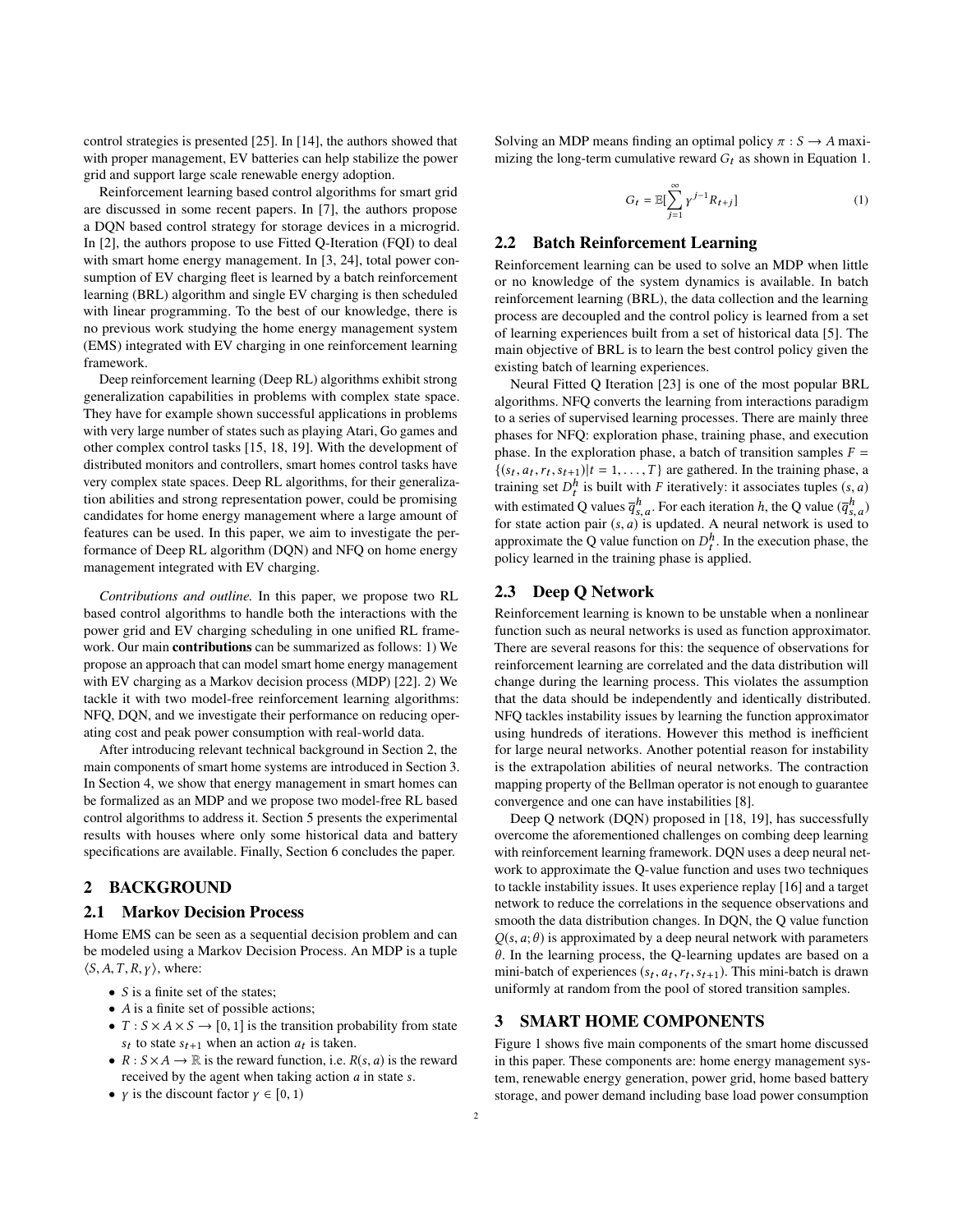and EV charging power consumption. Advanced meters are assumed to be installed in the home, enabling bi-directional communication.

#### 3.1 Base Load Power Consumption

More and more electronic appliances are introduced in people's daily life. The power consumption of the smart home is mainly divided into two groups: EV charging power consumption and base load power consumption. We consider the base load power consumption including all other power consumption in the home except the EV charging, namely power consumption for home appliances, cooling, heating, fans, interior lights, etc. For base load power consumptions, there is a morning peak after inhabitants wake up and an evening peak when they arrive home.

<span id="page-2-1"></span>

Figure 1: Energy management system components for smart grid

#### 3.2 Electric Vehicle

EV charging has become one of the major power demand for the residential sector with the fast increase of EV adoption. Here, we consider that each residential home is integrated with one EV and the EV is only charged at home. As shown in [\[28\]](#page-7-21), EVs usually leave home around 7 am and come back around 6 pm. We apply the constraint that the EV needs to be charged with enough energy before 7am. Meanwhile, we assume that the EV can be charged with continuous rate which means any power rate ranging from zero to the maximal allowed charging rate. Figure [2](#page-2-2) shows the total power consumption for one home with a Honda Fit EV [\[11\]](#page-7-22). We can see that without any management, EV charging would coincide with the peak hours of base load power consumption and further increase the peak of total power consumption. This effect could be even worse for some residential networks, where early EV adopters may exhibit similar customer behaviors in the communities and appear in clusters [\[12\]](#page-7-23).

<span id="page-2-2"></span>

Figure 2: Electricity demand with EV charging

### 3.3 Photovoltaic Output

Home based renewable energy generation including solar and wind power generation are becoming an important power source for more and more homes. In this paper, we assume that the homes are equipped with solar panels which enable solar power generation. However, the output of solar power can be quite intermittent and varies according to different kinds of weather conditions.

#### 3.4 Battery System

Home energy storage is an important component for smart homes. In this paper, we assume that a home based battery system is installed. The battery system can be used to save the energy when there is power surplus for later use and mitigate the volatility of renewable energy generation. We assume that home battery can be charged and discharged with continuous rate which means any power rate ranging from zero to the maximal allowed charging rate.

### 3.5 Home Energy Management System

For each time step, home EMS will make control decisions. Between two control time steps, the control actions will remain the same as the latest ones.

# <span id="page-2-0"></span>4 REINFORCEMENT LEARNING FOR HOME ENERGY MANAGEMENT

In a home EMS, at every time step (each hour in this paper) the decision maker has to interact with the power grid, the home battery charging scheduling and the EV charging scheduling. We start by showing how this sequential decision making problem can be formalized as an MDP and then propose two model-free reinforcement learning based control algorithms to solve it. In order to consider a more general scenario, we assume that we only have access to historical data of electricity demand, solar power generation, electricity price, EV arrival time, home based battery state of charge, EV departure time and that battery specifications are available.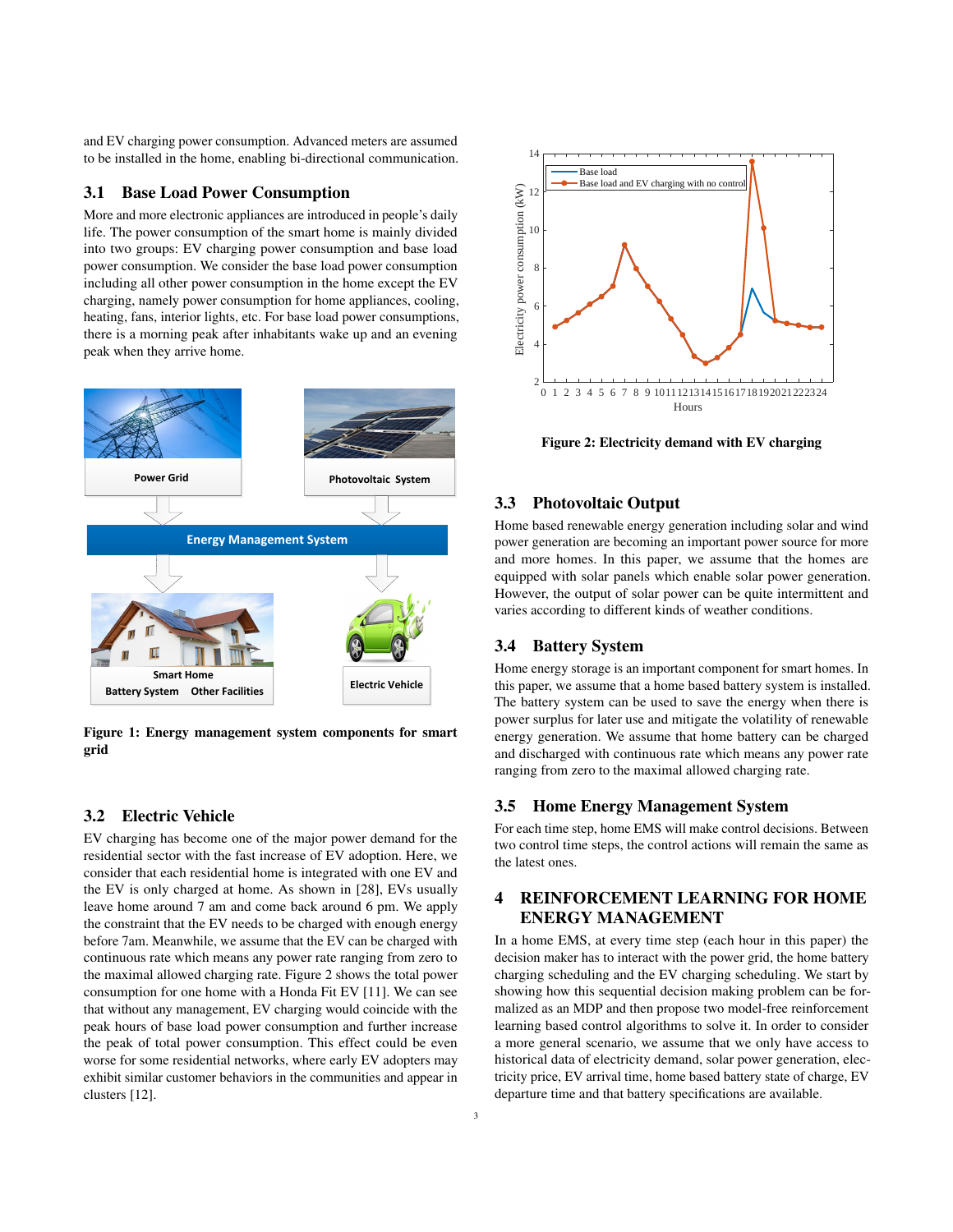#### 4.1 Energy Management as an MDP

<span id="page-3-6"></span>*4.1.1 States.* Optimal control actions for home EMS is determined by observing the current system state. Such a state  $(s_t)$ is composed of the following observations : home based battery state of charge (BSOC)  $(H_{s,t})$ , home based solar power generation  $(H_{g,t})$ , electricity price  $(P_t)$ , base load power consumption  $(H_{b,t})$ ,<br>EV charging availability  $(F_{t+1})$  time to departure for the EV  $(F_{t+1})$ EV charging availability  $(E_{d,t})$ , time to departure for the EV  $(E_{d,t})$ ,<br>and current EV battery state of charge  $(E_{d,t})$ ,  $H_{d,t}$  is defined as 100% and current EV battery state of charge  $(E_s, t)$ .  $H_{s,t}$  is defined as 100% when the battery is fully charged and  $0\%$  when fully discharged. The when the battery is fully charged and 0% when fully discharged. The last three state variables are EV related variable:.  $E_{a,t}$  shows the charging availability for EV (set as 1 when EV is at home and 0 otherwise),  $E_{s,t}$  shows the battery state of charge of the EV battery, and  $E_{d,t}$  shows how many hours are left before the departure of the EV. Then the MDP state at time step  $t, s, \in S$  is defined as: the EV. Then the MDP state at time step  $t, s_t \in S$  is defined as:  $s_t = (H_{s,t}, H_{g,t}, H_{b,t}, P_t, E_{a,t}, E_{d,t}, E_{s,t}).$ <br>It is worth mentioning that this MDP f

It is worth mentioning that this MDP formulation is only an approximation of the home EMS since it is unrealistic to assume that the time series variables such as  $P_t$  and  $H_{b,t}$  are Markovian. In Section [4.2,](#page-3-0) we will propose to enrich the state features using latent representations learned by an RNN from the time series, which potentially addresses this concern since such latent representations could intuitively capture the non-Markovian dynamics of the environment in the model (by encoding the relevant information from the time series).

*4.1.2 Actions.* In this paper, we implement control for the charging scheduling of EV batteries and home EMS interactions with power grid. We assume that both EV battery and home battery can be charged or discharged with continuous values (from zero to the maximal allowed charging rate) and home EMS can inject energy back into the power grid. For every time step, home EMS need to decide actions for EV charing  $C_{e,t}$  and interactions with power grid  $U_{b,t}$ . Positive values of  $U_{b,t}$  corresponds to power bought from the grid and negative values to power sold back to the power from the grid and negative values to power sold back to the power grid.  $C_{e,t}$  corresponds the EV charging rate, where negative values correspond to discharging the EV with  $C_{e,t}$ . The power balance<br>shown in Equation 2 must be satisfied for every time step (the left shown in Equation [2](#page-3-1) must be satisfied for every time step (the left hand side is the power demand and the right hand side is the power supply).  $C_{h,t}$  is the charging rate for the home battery and is decided deterministically as a function of  $U_{h}$ , and  $C_{h}$ . In this paper, we deterministically as a function of  $U_{b,t}$  and  $C_{e,t}$ . In this paper, we<br>use four discretizations for both actions  $U_{c}$  and  $C_{e}$ , leading to 16 use four discretizations for both actions  $U_{b,t}$  and  $C_{e,t}$ , leading to 16<br>possible actions at every time step. possible actions at every time step.

<span id="page-3-1"></span>
$$
C_{e,t} + C_{h,t} + H_{b,t} = H_{g,t} + U_{b,t}
$$
 (2)

 $C_{e,t} + C_{h,t} + H_{b,t} = H_{g,t} + U_{b,t}$  (2)<br>After these actions are taken, the state features corresponding to home and EV BSOC are updated using Equation [3](#page-3-2) and [4,](#page-3-3) where  $H_{s,t+1}$  and  $E_{s,t+1}$  are the SOC at time  $t + 1$  for home battery and EV battery respectively,  $B_h$  is the battery capacity for home battery,  $B_e$  is the EV battery capacity, and  $\eta$  is charging efficiency. In this paper, we assume  $\eta = 0.9$ .

<span id="page-3-2"></span>
$$
H_{s,t+1} = H_{s,t} + \frac{C_{h,t}}{B_h} \eta
$$
 (3)

<span id="page-3-3"></span>
$$
E_{s, t+1} = E_{s, t} + \frac{C_{e, t}}{B_e} \eta
$$
 (4)

At each time step, we first check whether the EV is in the home. If EV is not at home, all EV related variables are set to 0. If EV is

at home, we need to determine the EV charging or discharging rate and base load power demand we can determine whether there is  $C_{e,t}$ . Then with the EV charging rate, renewable energy generation any power surplus:  $C_t = H_{g,t} + H_{s,t} \cdot B_h - H_{b,t} - C_{e,t}$ . If  $C_t$ <br>is persive then we need to buy energy from the power grid if is negative, then we need to buy energy from the power grid, if it is positive, we can sell energy back to the power grid. When deciding the allowed actions, the constraints of battery charging and discharging limits should always be satisfied which means that the charging or discharging rate should not more than rated maximal charging power.

*4.1.3 Reward.* The objective for home EMS is to reduce the long-term operating cost. We use negative cost as shown in Equation [5](#page-3-4) as the MDP reward.

<span id="page-3-4"></span>
$$
R_t = -\cos t_t = -U_{b,t} * P_t \tag{5}
$$

While in practice the buying and selling prices could be different for certain utility programs, we assume here that they are the same for the sake of simplicity.

# <span id="page-3-0"></span>4.2 Enriching the State Features with Recurrent Neural Networks

RL based control algorithms make control decisions based on current observations. It is intuitively clear that if future electricity demand is known, we could get better control policies. In this paper, we use long short-term memory (LSTM) [\[10\]](#page-7-24) recurrent neural network (RNN) to model short-term electricity load forecasting. After training an LSTM network with  $k$  hidden units to predict the future base load power demand from historical power consumptions, we can thus enrich the state features of the MDP at each time step  $t$  with the demand prediction. Moreover, we include the latent representation of the LSTM a this time step which potentially encode relevant information on the trend of the demand time series. The MDP state with additional state features is now shown in Equation [6.](#page-3-5)

$$
s(t) = (H_{s,t}, H_{g,t}, H_{b,t}, P_t, E_{a,t}, E_{d,t}, E_{s,t}, \hat{P}_{t+1}, \psi_L)
$$
(6)

<span id="page-3-5"></span>where  $\hat{P}_{t+1}$  is the predicted based load power consumption for next<br>time stap and  $\psi_k \in \mathbb{R}^k$  is the latent I STM representation for time time step and  $\psi_L \in \mathbb{R}^k$  is the latent LSTM representation for time  $t+1$  In this paper we use time-of-use (TOU) electricity price which  $t + 1$ . In this paper, we use time-of-use (TOU) electricity price which is given by the utility company and fixed for certain hours of the day. Thus, we do not implement prediction for electricity price.

# <span id="page-3-7"></span>4.3 Neural Fitted Q Iteration based Home Energy Management

Neural fitted Q iteration is an instance of the Fitted Q Iteration family [\[5\]](#page-7-17) which uses a neural network to approximate the Q value function. NFQ allows the RL agent to learn a control policy from historical data. The NFQ based EMS control algorithm (NFQEMS) is defined in Algorithm [1.](#page-4-0)

The first phase for NFQ is exploration. To generate the transition experiences, we first capture historical data including solar energy generation, base load power consumption, EV arrival time, EV arrival BSOC, and EV departure time. We then assign a random state to the home battery for the first time step and take random actions from the allowed action sets for all following time steps, from which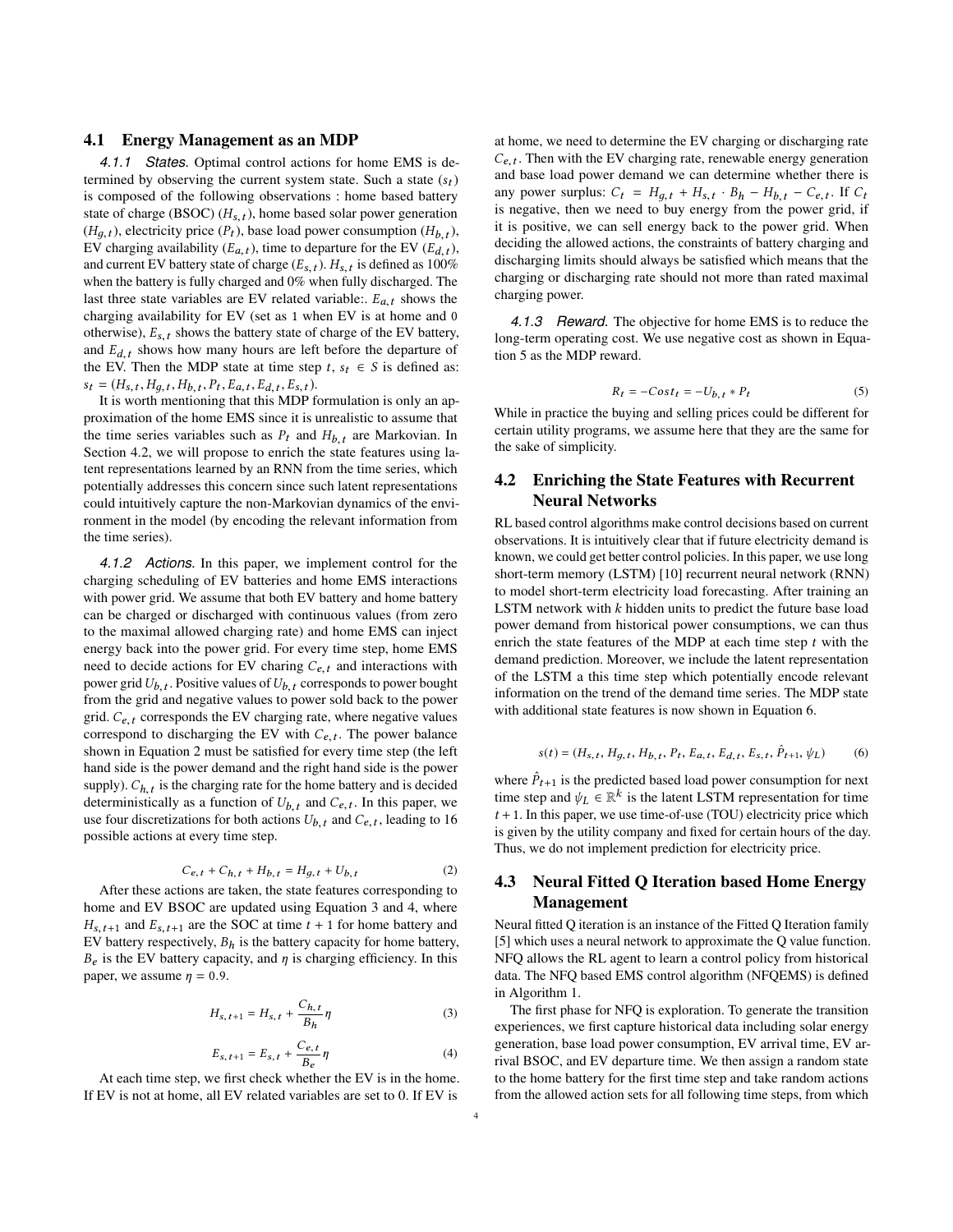<span id="page-4-0"></span>Algorithm 1 NFQ based Home Energy Management System: NFQEMS

**Require:** Load  $F = \{(s_t, a_t, r_t, s_{t+1}) | t = 1, ..., T\}$ Require: Define  $\overline{Q}^0(s, a) = 0, \forall (s, a) \in F$ , and  $\overline{q}^h_{s,a} \in \overline{Q}^h(s,a)$ <br>Require: Define H as the Horizon to be performed **Require:** Define H as the Horizon to be performed<br>**Require:** Define  $D^0$  as an initially empty training s **Require:** Define  $D_t^0$  as an initially empty training set  $h = 1$ ; while  $h \leq H$  do for all  $(s_t, a_t, r_t, s_{t+1}) \in F$  do  $, a_t, r_t, s_{t+1}) \in F$  do  $\overline{q}_{s,a}^h = r_t + \gamma \max_{a \in A_{s(t+1)}} \overline{Q}^{h-1}(s_{t+1}, a);$ **if**  $(((s_t, a_t)),$   $) \in D_t^{h-1}$ <br>  $D_t^h \leftarrow D_t^{h-1} - f((s_t, a_t))$ then  $D_t^h \leftarrow D_t^{h-1} - \{((s_t, a_t), .)\};$ <br>end if  $h_t^h \leftarrow D_t^{h-1}$  $D_t^h \leftarrow D_t^{h-1}$ <br>d for  $\bigcup \{((s_t, a_t), \overline{q}_{s,a}^h\}$ )} end for Implement supervised learning Use supervised learning to train a function approximator  $Q'_{s}$  $\ddot{\phantom{a}}$ on the training set  $D_t^h$  $h \leftarrow h + 1$ end while Use the learned policy for smart residential home energy management

we get a set of transition experiences  $F = \{(s_t, a_t, r_t, s_{t+1})\}$ . In the training phase NEOEMS learns an approximator for the O value training phase, NFQEMS learns an approximator for the Q value function using a training set  $D_t = \{(s_t, a_t, q_t)\}_t$  built from the transition experience set E in the following way. transition experience set F in the following way.<br>We first assign 0 to O values for all state act

We first assign 0 to Q values for all state action pairs. We then learn an approximator with this initial training set  $D_t^0$ . In the follow-<br>ing iterations of NEOEMS, we undate the training set with new O ing iterations of NFQEMS, we update the training set with new Q values as shown in Equation [7.](#page-4-1) The training phase continues until either the maximum number of iterations H or a convergence criterion is reached. In this paper, we use a feedforward neural network as the function approximator<sup>[1](#page-4-2)</sup>. For NFQEMS, we set  $H = 200$  and the convergence criteria is achieved when the variation of O value the convergence criteria is achieved when the variation of Q value is less than 5%, i.e. when the mean average percentage error for Q values of all state-action pairs of recent two iteration is less than 5%. In the execution phase, we can use a greedy policy with the learned Q value function approximator. The RL agent will choose an action from the allowed action set which has the highest Q value as follows, where  $\gamma$  is the discount factor.

<span id="page-4-1"></span>
$$
\overline{q}_{s,a}^{h} = r_t + \gamma \max_{a \in A_{s(t+1)}} \overline{Q}^{h-1}(s_{t+1}, a)
$$
 (7)

# 4.4 Deep Q Networks based Home Energy Management

To use DQN for home energy management, we need a home simulator that the on-line RL algorithm can interact with. In this section, we first show how to build a smart home simulator, RLEnergy, from given historical data and battery specifications and then use this simulator to interact with DQN.

### <span id="page-4-3"></span>Algorithm 2 DQN based Home Energy Management System: DQNEMS

Initialize replay memory  $M = [empty set]$  as Capacity N Initialize neural network  $Q$  with random parameters  $\theta$ Initialize target network  $\hat{Q}$  with parameters  $\theta^- = \theta$ <br>for enjoyed = 1 K do. for *episode* = 1,  $K$  do Go to time step  $t = 1$  with RLEnergy simulator and assign a random value for home battery for  $t = 1$ , T do With probability  $\epsilon$  select a random action Otherwise select  $a_t = \underset{a}{argmax} Q(s_t, a_t; \theta)$  $\sum_{i=1}^{\infty}$ Execute action  $a_t$  for home simulator and observe reward  $r_t$ <br>and next state such and next state  $s_{t+1}$ Store transition  $(s_t, a_t, r_t, s_{t+1})$  in replay memory M<br>Sample random minibatch D, of transitions  $(s_t, a_t)$ Sample random minibatch  $D_m$  of transitions  $(s_t, a_t, r_t, s_{t+1})$ <br>from M from M Set  $y_t = \begin{cases} \end{cases}$  $\frac{1}{a}$  $r_t$  if  $t = T - 1$  $r_t + \gamma \max_{a_{t+1}} \hat{Q}(s_{t+1}, a_{t+1}; \theta_i^{-})$  $\binom{(-)}{i}$  otherwise Perform a gradient decent step on  $(y_t - Q(s_t, a_t; \theta))^2$  with respect to network parameters  $\theta$ Update the target network parameters  $\theta^-$  every C steps:  $\theta^-$  = end for end for Use the learned policy for smart residential home energy management

**RLEnergy.** Suppose we have a historical data set  $D_h$  for T time steps. As defined in Section [4.1.1,](#page-3-6) for time step t, the state  $s_t$  is<br>defined as  $s_t = (H_t + H_t + P_t + H_t + F_t + F_t + F_t)$ . There are two defined as  $s_t = (H_{s,t}, H_{g,t}, P_t, H_{b,t}, E_{a,t}, E_{d,t}, E_{s,t})$ . There are two<br>kinds of state variables for s.: fixed state variables and adaptive state kinds of state variables for s<sub>t</sub>; i.e.,  $\frac{1}{2}$ ,  $\frac{1}{2}$ ,  $\frac{1}{2}$ ,  $\frac{1}{2}$ ,  $\frac{1}{2}$ ,  $\frac{1}{2}$ ,  $\frac{1}{2}$ ,  $\frac{1}{2}$ ,  $\frac{1}{2}$ ,  $\frac{1}{2}$ ,  $\frac{1}{2}$ ,  $\frac{1}{2}$ ,  $\frac{1}{2}$ ,  $\frac{1}{2}$ ,  $\frac{1}{2}$ ,  $\frac{1}{2}$ ,  $\frac{$ variables. Within  $D_h$ , the state variables  $H_{g,t}$ ,  $P_t$ ,  $H_{b,t}$ ,  $E_{a,t}$  and  $E_{t}$ , are fixed for all time steps:  $H_{t}$ ,  $E_{t}$ , will be undated according  $E_{d,t}$  are fixed for all time steps;  $H_{s,t}$ ,  $E_{s,t}$  will be updated according<br>to the chosen actions  $C_{t}$ , and  $C_{t}$ , using to Equations 3 and 4. We to the chosen actions  $C_{h,t}$  and  $C_{e,t}$  using to Equations [3](#page-3-2) and [4.](#page-3-3) We can then build a simulator based on the historical data  $D<sub>h</sub>$  and battery dynamics. For time step  $t + 1$ ,  $s_{t+1}$ ,  $H_{g,t+1}$ ,  $P_{t+1}$ ,  $H_{b,t+1}$ ,  $E_{a,t+1}$ ,  $F_{s}$ , are taken from D, directly according to time step index and  $E_{d,t+1}$  are taken from  $D_h$  directly according to time step index and  $H_{s,t+1}$  and  $E_{s,t+1}$  will be decided on the actions of  $C_{h,t}$  and  $C_{e,t}$ taken at time step  $t$ . This simulator will enable us to use on-line reinforcement learning algorithms such as DQN.

DQN based home energy control algorithm DQNEMS is defined in Algorithm [2.](#page-4-3) We first initialize a replay memory  $M$  with capacity N. For DQNEMS, we parameterize the Q-network with parameters θ and target neural network  $\hat{Q}$  with θ<sup>-</sup>. We first assign θ<sup>-</sup> = θ. As shown in Algorithm [2,](#page-4-3) the outer loop learns DON with  $K$  episodes, and the inner loop shows the parameter updating for every time step.  $T$  is the total number of time steps for the used historical data. Every episode will end when T is reached.

For every time step, RL agent will take a random action with probability  $\epsilon$  for exploration or choose the action with maximal Q value estimate. After action  $a_t$  is taken, immediate reward  $r_t$  is received and the agent will go to next state  $s_t$ . Transition tuple received and the agent will go to next state  $s_{t+1}$ . Transition tuple  $(s_t, a_t, r_t, s_{t+1})$  will then be stored to memory M. An mini-batch<br>of transitions D, will be sampled randomly from M. Parameters for transitions  $D_m$  will be sampled randomly from M. Parameters

<span id="page-4-2"></span><sup>&</sup>lt;sup>1</sup>We use a feedforward neural network with three hidden layers each with 128 neurons to approximate the Q function. Rectifier linear units (ReLU) is used as activation functions.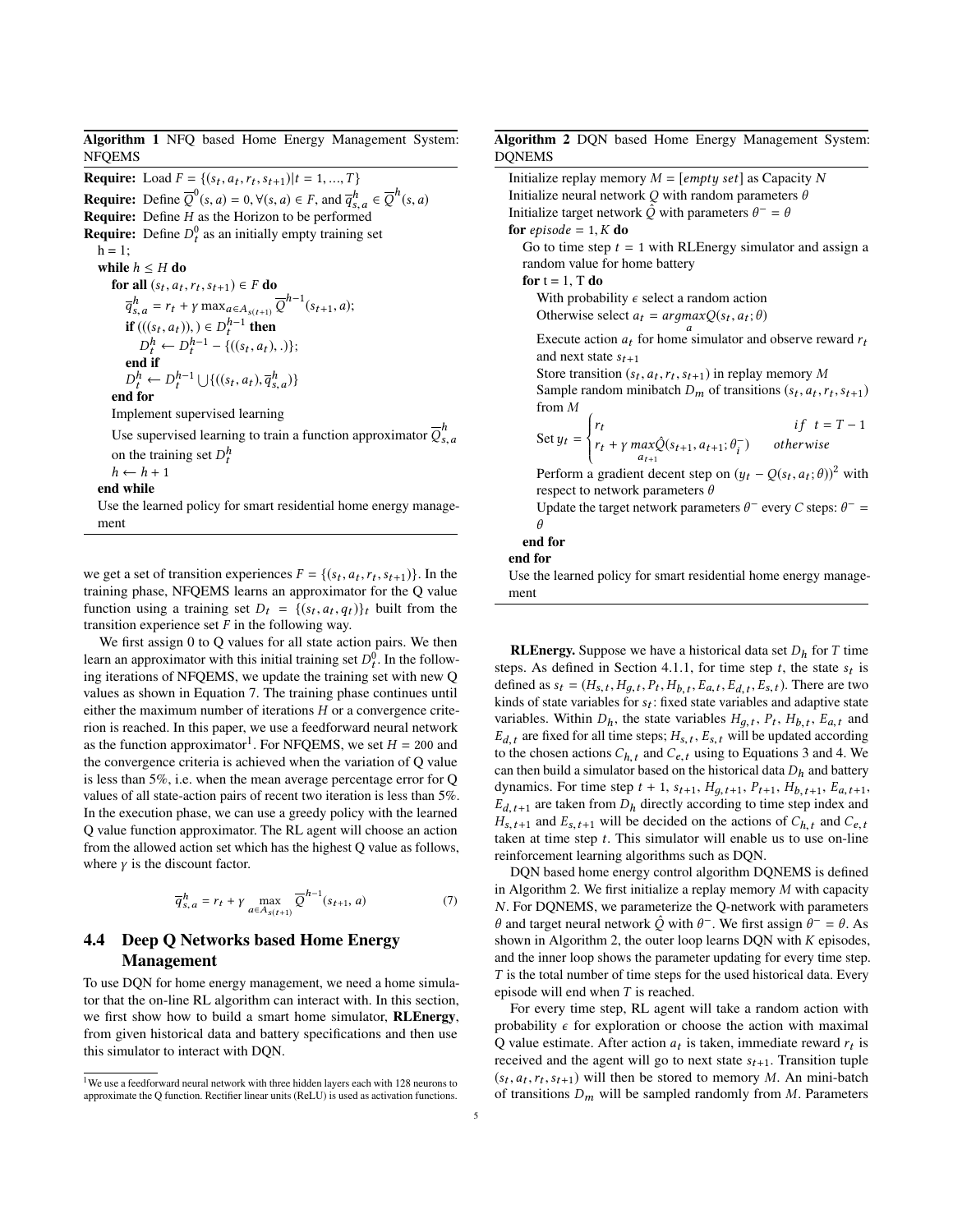<span id="page-5-3"></span>

| Table 1: Specifications for home battery and EV |
|-------------------------------------------------|
|-------------------------------------------------|

| Method       | Capacity (kWh)   Maximal charging rate (kW) |
|--------------|---------------------------------------------|
| Home Battery |                                             |
| EV [11]      | 6.6                                         |

for target network  $\theta^-$  will be updated every C steps to stabilize the learning process. After K episodes, we can use the learned model learning process. After K episodes, we can use the learned model for home energy management. [2](#page-5-1)

# <span id="page-5-0"></span>5 EXPERIMENTAL RESULTS

### 5.1 Experiment Setup

In this section, we compare the performance of the proposed control algorithms with two baselines: rule-based and batch RL based RLbEMS which are described in [\[2\]](#page-7-10). Rule-based control will charge the EVs when they arrive and sell the energy to the grid when there is power surplus. The main differences between RLbEMS and our NFQEMS is that we consider the modeling and charging scheduling of EVs while RLbEMS only consider interactions between home and power grid. EVs will be charged when they arrive.

Time-of-use electricity price [\[4\]](#page-7-25) and residential home power consumption for three houses in three locations in New York [\[21\]](#page-7-26) are used. We have hourly electricity price and base load power consumption for one year. Figure [3](#page-5-2) shows load consumption on a winter day for one house and electricity price structure. We can see that there are two peak power consumption periods: 6 - 9am and 6-10pm. For TOU electricity price structure, the peak hour is from 8am to 8pm. We can see that during the peak hours, electricity price is quite higher than that in the off-peak hours. We consider that there are 10 PV panels (peak power generation is 220W for each pannel) for every house and use the irradiance data from [\[20\]](#page-7-27) to generate the solar power generation for one year. In this paper, we assume that every house has one EV (Honda Fit) and one home based battery. The specifications for EV and home battery are shown in Table [1.](#page-5-3) EV usage data described in [\[28\]](#page-7-21) is used to build EV arrival data for one year. We assume that both the home battery and EV battery can be charged and discharged with continuous values from zero to maximal allowed charging rate. We use the first 11 months as a training set while the remaining data for one winter month is used as a testing set.

## 5.2 Operating Cost and Peak Power Reduction

The total operating cost for the test set for three houses under different control algorithms are shown in Table [2.](#page-5-4) We can see that the two proposed RL based control algorithms can help reduce operating cost compared with two baselines. For NFQEMS it can reduce by 6.71% of the operating cost over rule-based control and by 3.93% over RLbEMS control. For DQNEMS it can reduce by 6.91% of the operating cost over rule-based control and by 4.12% over RLbEMS control.

Table [3](#page-5-5) shows that both NFQEMS and DQNEMS can help reduce average of daily operating cost for all houses. However, the standard deviation of average daily operating cost is quite high. This

<span id="page-5-2"></span>

Figure 3: Base load power consumption and time-of-use electricity price

is probably due to the fact that the base load power consumption varies from day to day.

<span id="page-5-4"></span>Table 2: Total operating cost for different control algorithms (\$USD)

| Method        | Location 1 | Location 2 | Location 3 | Average |
|---------------|------------|------------|------------|---------|
| Rule based    | 401.76     | 402.46     | 216.07     | 340.10  |
| <b>RLbEMS</b> | 389.36     | 392.4      | 208.95     | 330.24  |
| <b>NFOEMS</b> | 359.29     | 385.64     | 206.15     | 317.27  |
| <b>DONEMS</b> | 358.36     | 386.26     | 205.22     | 316.61  |

<span id="page-5-5"></span>Table 3: Daily average operating cost for different control algorithms (\$USD)

| Method        | <b>Location One</b> |        | <b>Location Two</b> |        | <b>Location Three</b> |        |
|---------------|---------------------|--------|---------------------|--------|-----------------------|--------|
|               | Mean                | St.dev | Mean                | St.dev | Mean                  | St.dev |
| Rule based    | 12.96               | 3.52   | 12.99               | 3.52   | 6.97                  | 2.36   |
| <b>RLbEMS</b> | 12.56               | 3.41   | 12.66               | 3.42   | 6.74                  | 2.29   |
| <b>NFOEMS</b> | 11.59               | 2.67   | 12.44               | 3.41   | 6.65                  | 2.19   |
| <b>DONEMS</b> | 11.56               | 2.67   | 12.46               | 3.42   | 6.62                  | 2.29   |

<span id="page-5-6"></span>Table 4: Daily average peak power consumption for different control algorithms (kW)

| Method        | <b>Location One</b> |        | <b>Location Two</b> |        | <b>Location Three</b> |        |
|---------------|---------------------|--------|---------------------|--------|-----------------------|--------|
|               | Mean                | St.dev | Mean                | St.dev | Mean                  | St.dev |
| Rule based    | 16.42               | 1.90   | 17.00               | 2.55   | 13.08                 | 1.72.  |
| <b>RLbEMS</b> | 15.30               | 1.69   | 16.32               | 2.38   | 12.29                 | 1.51   |
| <b>NFOEMS</b> | 11.02               | 1.90   | 11.63               | 2.55   | 8.78                  | 1.74   |
| <b>DONEMS</b> | 11.12               | 1.92   | 11.41               | 2.73   | 9.35                  | 1.78   |

<span id="page-5-1"></span> $2$  To implement a fair comparison with NFQ, we use the same neural network structure as described in Section [4.3,](#page-3-7) except that the output layer has 16 neurons corresponding to the Q value for every possible action.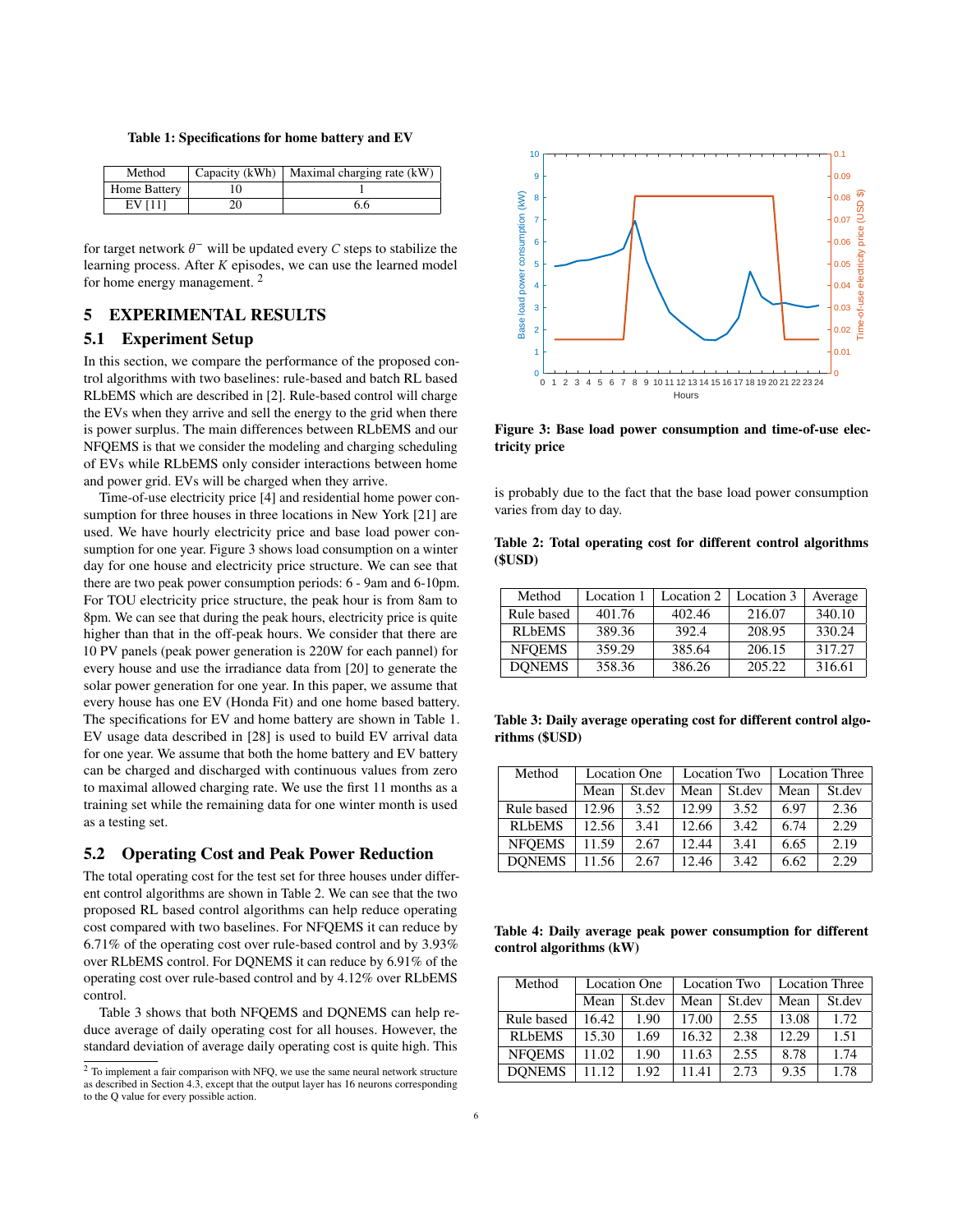<span id="page-6-1"></span>

Figure 4: Home based battery and EV battery energy state (for location 1)

Peak power management is crucial for smart grid stability. Table [4](#page-5-6) shows the daily peak power consumption for all three houses with different control algorithms. We can see that with the proposed control algorithms, daily peak power consumption can be significantly reduced. For NFQEMS it can reduce average daily peak power consumption by 32.39% over rule-based control and by 29.05% over RLbEMS control. For DQNEMS it can reduce by 31.42% of average daily peak power consumption over rule-based control and by 27.69% over RLbEMS control. In the smart home MDP formalization, peak power is not part of the reward function. Meanwhile, electricity price structure will influence the immediate reward. This means that NFQEMS and DQNEMS can successfully learn the TOU price structure. It also suggests that TOU price structure will encourage cost-sensitive customers to shift their deferable load to off-peak hours.

Figure [4](#page-6-1) shows the EV charging, discharging and home battery energy state for house in location 1 under DQNEMS control. We can see that most EV charging is postponed from peak-hours to late in the night. After EV arrival, home EMS will choose to discharge EV battery and then charge the energy back when electricity price is lower. This can help reduce the peak power consumption and operating cost. However, the charging scheduling shown in Figure [4](#page-6-1) still need to be improved. The discharging at 9pm and charging at 10pm may lead to potential power loss. An even better policy may be obtained with a finer discretization of the action space or with a continuous action space.

# 5.3 Enriching State Features with RNN Predictions

Figure [5](#page-6-2) shows the operating cost for house in location 1 with original state features and with additional features of RNN predictions: load predictions and latent representations under control of NFQEMS and DQNEMS. It can be observed that when more related useful information are added to the input, we could further reduce the total operating cost.

<span id="page-6-2"></span>

Figure 5: Total operating cost with RNN predictions

# <span id="page-6-0"></span>6 CONCLUSION AND FUTURE WORK

With recent progress in advanced meters development and the prevalence of distributed energy generation, more attention has been paid to smart residential home energy management. Meanwhile, the increasing adoption of EVs brings new challenges and opportunities for smart grid energy management. In this paper, we show that the home energy management with EV charging can be formulated as an MDP. We propose two reinforcement learning based control algorithms: NFQEMS and DQNEMS to address it and show that home energy management can be dealt with both batch RL (off-line RL algorithm) and DQN (on-line RL algorithm). To use on-line RL algorithms, we need a simulator to interact with. We describe how to build a simulator with given historical data and battery specifications. Experiments based on real-world data show that the proposed two methods could significantly help reducing operating cost as well as peak power consumption over two baselines. We further use the predictions of RNN and show that both the demand prediction and latent representations of RNN could help improve the performance of the proposed control algorithms. In this paper, we use a feedforward neural network to approximate the Q value function and use discretized control actions. Our future work will investigate Deep RL algorithms with different neural network structures and continuous control actions for smart grid energy management problems.

The work in this paper, using discretized control actions, may encounter dimensionality issues with large and continuous action spaces. Reinforcement learning with continuous control actions could help relieve the dimensionality curse discussed. Besides, most of recent deep reinforcement learning successes are only in single agent domains while many real-world applications would involve interactions between different agents and require large-scale distributed control. Large-scale and complex decision-making problems are still very challenging for RL algorithms. Hierarchy Reinforcement Learning (HRL) could help to tackle these challenges. Smart grid is a complex electrical network. From a higher level, there are hierarchy structures for power systems and many power power systems are interconnected. At a lower level, for a certain neighborhood